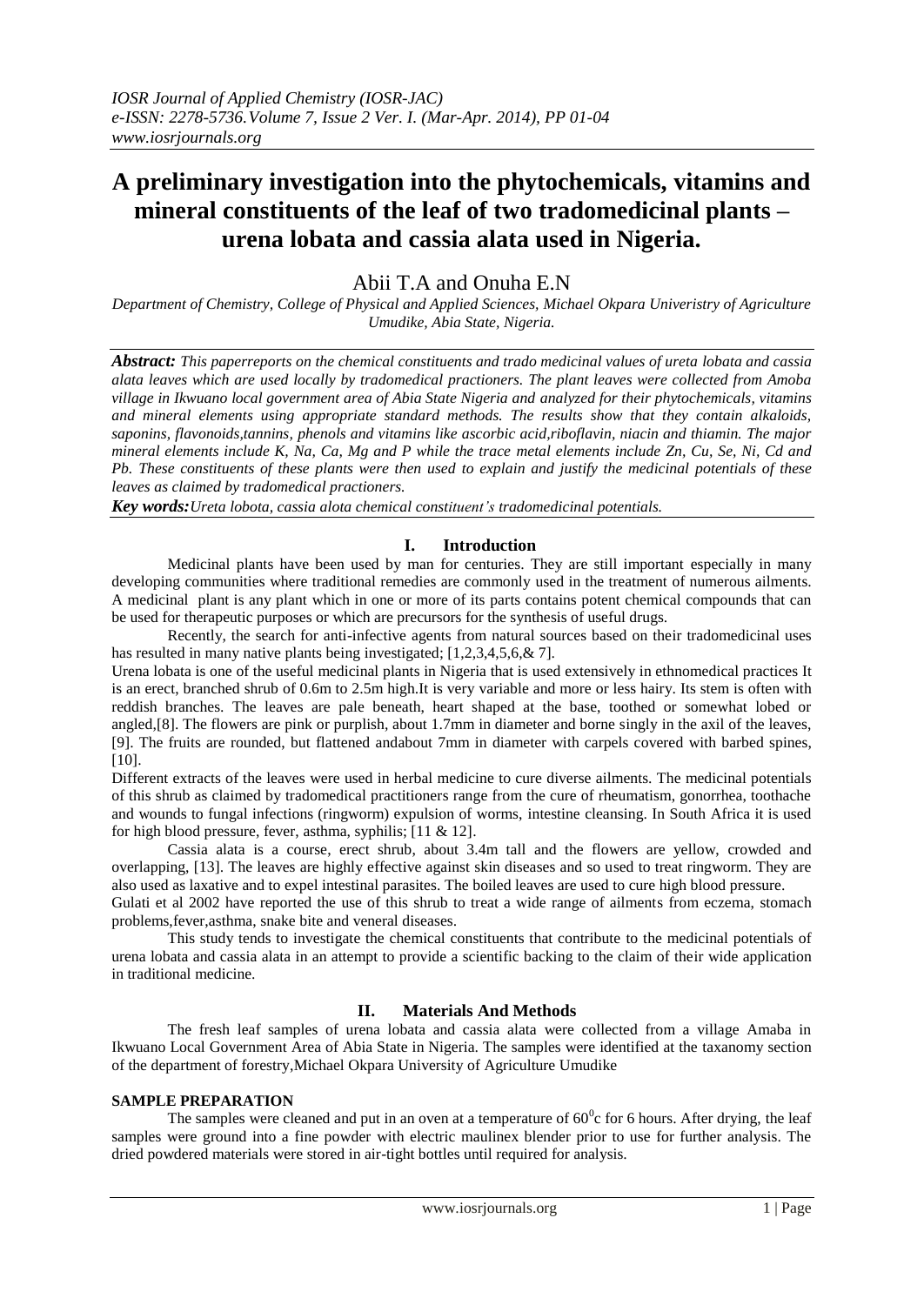# **VITAMIN DETERMINATION**

Riboflocin, thiamin, niacin and vitamin A were determined by the method of Scalar Analysers [14] while ascorbic acid content was determined by the method of Barakat et al[15].

#### **PHYTOCHEMICALS DETERMINATION**

Saponins, Tanins, flavonoids, alkaloids and phenols were determined by the method of Hurbron[16]. Oxalate and phytate were analysed by the method of Sofowara[17].

# **MINERAL COMPOSITION**

After extracting the minerals by the wet acid digestion method, phosphorus was determined by the Vanado molybdate spectrometric method. Ca and Mg were determined by Versando EDTA complexcometric titration method as modified by James[18]. K and Na were determined by flamephotometry.

## **III. Results And Discussions**

#### **Phythochemical analysis**

Table 1 shows the results of the phytochemicals analyzed. The leaves of urena lobata and cassia alata contain respectively the following: alkoloids (8.190% and 4.360%); saponins (3.630% and 2.410%); flavonoids (1.21% and 0.650%): Tannins (0.112%and 0.152%) and phenols (0.134% and 0.142%).

| , 1 II) iochthnicaí constituchts of the Icaves of cassia aigua anu urcha fobata nr 7 |                  |              |              |  |  |  |
|--------------------------------------------------------------------------------------|------------------|--------------|--------------|--|--|--|
|                                                                                      | Phytochemicals   | Urena lobata | Cassta alata |  |  |  |
|                                                                                      | <b>Alkoloids</b> | 8.190        | 4.360        |  |  |  |
|                                                                                      | <b>Saponins</b>  | 3.630        | 2.410        |  |  |  |
|                                                                                      | Flavonoids       | 1.210        | 0.668        |  |  |  |
|                                                                                      | Tannins          | 0.112        | 0.152        |  |  |  |
|                                                                                      | Phenols          | 0.134        | 0.142        |  |  |  |

| Table 1: Phytochemical constituents of the leaves of cassia alata and urena lobata in % |  |  |  |
|-----------------------------------------------------------------------------------------|--|--|--|
|-----------------------------------------------------------------------------------------|--|--|--|

These results give justification for the use of these plants in tradomedical practices. The plants are rich in alkoloids and saponins which are known to have antimicrobial activity as well as other physiological activity,[19]. Flavonoids are known for their vast role in biological activities which include protection against allergies, viruses and tumors, ulcers, inflammation and platelets aggregation[20].These flavonoids are potent water-soluble super antioxidants and free radical scavengers which provide protection against oxidative cell damage,[21]. They also provide antioxidative properties against some certain forms of cancer and protect against all stages of carcinogenesis,[22 & 23].

The presence of phenol in Urena lobata and cassia alota suggests that the plants might be antimicrobial agents as phenolic compounds have been used extensively in disinfectants and remain the standard with which other bactericides are compared,[21]. Phenols have the ability to block specific enzyme that cause inflammation,[24]. The presence of phenols gives the leaves of urena lobata the potent antiseptic bactericidal properties and this supports the use of the leaves extract in rheumatism, gonorrhea treatment and in preventing the formation of infections. The leaves have high sapanin contents. Saponins have the tendency to fight microbes. They are well known for their homeostatic activities because of their characteristic soapy nature,[25]. Hence the high saponin content of cassia alata justifies its antifungal properties and its reported use in the treatment of ringworm, snake bite, veneral diseases [12], and its use in making of soaps and lotions.

Table II shows the vitamin content of the leaves of urenalobata and cassia alata in mg/kg respectively as follows: ascorbic acid (II.00 and 8.00), Ruboflavin (0.230 and 0.530). Niacin (2.895 and 2.725).Thiamin (1.280 & 1.465).

**Table 2: Vitamin content of the leaves of urena lobata and cassia alata in mg/100g**

| Vitamin       | Urena lobata | Cassia alata |
|---------------|--------------|--------------|
| Ascorbic acid | 11.000       | 8.800        |
| Riboflavin    | 0.230        | 0.550        |
| Niacin        | 2.895        | 2.725        |
| Thiamine      | .280         | l.465        |

These vitamins are essential to the body as their deficiencies negatively affect the body metabolism. Lack of ascorbic acid impairs the normal formation of intercellular substance throughout the body including collagen and bone matrix [26]. One of the pathological changes resulting from the defect of the vitamins is the weakening of the endothelial wall of the capillaries due to reduction in the amount of intercellular substance  $[27,28 \& 3]$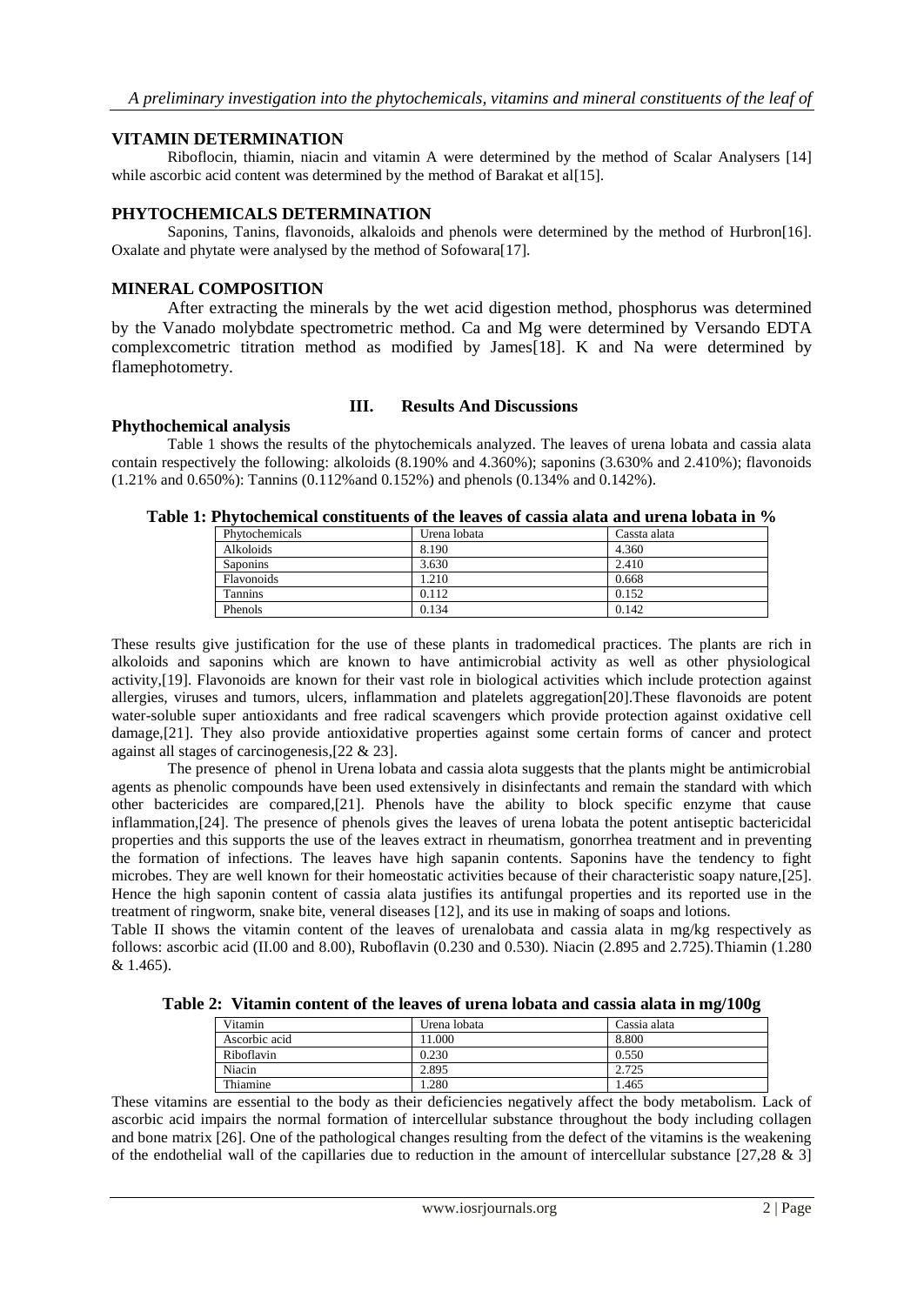giving rise to pains in the joints. Vitamins C is implicated in the synthesis of anti-inflammatory steroids and in wound healing [29].

Thiamine deficiency results in cardiac failure, muscle weakness and gastro-intestinal malfunction [30]. Vitamin C could therefore account for the antimicrobial activities of the study plants and justifies the antiinflammatory potentials of cassia alata and the use of urena lobata in the treatment of rheumatic pains. The presence of the vitamins in the plants makes them tools in herbal medicine for the treatment of various

ailments.

The results of the major andtrace mineral elements are shown in Table3(a&b). The major mineral element for urena lobata and cassia alata respectively in % (Table3a) are as follows: 0.250 and 0.475 for Na; 0.444 and 0.303 for K, 1.570 and 1.710 for Ca;, 0.766 and 0.305 for Mg, 1.890 and 1.645 for N. Table 3(b) is the trace mineral elements in mg/100g for urena lobata and cassia alata respectively as follows 9.93 and 9.45 for Ni, 37.18 and 34.40 for Zn, 7.93 and 8.80 for Cu. 0.20 and 0.25 for Cd. 9.02 and 8.45 for Pb.

| (a) Major mineral elements in %          | Ureta lobata | Cassia Alata |  |  |  |
|------------------------------------------|--------------|--------------|--|--|--|
| K                                        | 0.675        | 0.75         |  |  |  |
| Na                                       | 0.250        | 0.475        |  |  |  |
| $\mathbf{P}$                             | 0.444        | 0.303        |  |  |  |
| Ca                                       | 1.570        | 1.710        |  |  |  |
| Mg                                       | 0.760        | 0.305        |  |  |  |
| N                                        | 1.890        | 1.645        |  |  |  |
| (b) Trace mineral elements in<br>mg/100g |              |              |  |  |  |
| Ni                                       | 9.93         | 9.45         |  |  |  |
| Zn                                       | 37.18        | 34.40        |  |  |  |
| Cu                                       | 7.93         | 8.80         |  |  |  |
| Cd                                       | 0.20         | 0.35         |  |  |  |
| Ph                                       | 9.02         | 8.45         |  |  |  |
|                                          |              |              |  |  |  |

**Table 3: Mineral elements of the leaves of ureta labota and cassia alata**

The results clearly show that the study plants are rich sources of mineral elements that are highly essential for normal body growth and development. The results obtained for sodium and potassium are within the range for the management of hypertension[31]. Phosphorous is necessaryfor energy producing reactions in the cell as well as the structural component of the skeleton,[20].

The major mineral elements have calcium as the most predominant while zinc tops the list of the trace elements.

Caclium and phosphorus are needed for blood coagulation. Deficiency of magnesium causes mouscular cramps, rigidity and spasm. The presence in these plants of calcium, phosphorus and magnesium that form the skeleton makes them useful for those suffering from bone demineralization and justifies the use of these plants to cure rheumatism[7].

Copper is a micronutrient that acts as a biocatalysis. It is required for body pigmentation and in addition to iron, maintains a healthy central nervous system and prevents anemia [32]. Zinc is the most important metal for normal body growth and development in humans. It provides a protective mechanism against virus and its deficiency leads to the weakening of the immune system, diarrhea and mental depression [33].Selenuim is an antioxidant that stimulates the immune system and contributes to the formation of antibodies against infectious agents. Nickel activates some enzyme systems in the body [34].

The presence of these minerals reinforces the medicinal potentials of these study plants.

#### **IV. Conclusion**

The results of the present work on cassia alata and urena lobata show that they are rich in health enhancing phytochemicals, vitamins and minerals. This gives credence to their uses in the management of various ailments by tradomedical practioners. They are potential sources of useful drugs but further work is needed to isolate, characterize and elucidate the bioactive compounds for industrial drug bases.

#### **References**

- [1] Ekpe E.D, Ebana R.U.B and Madumagu B.E : Antimicrobial activity of four local medicinal plants on pathogenic bacteria and phyto- pathogenic fungi; *W. Afri J. Biol. Appl. Chem.35:2-6. (1990)*
- [2] Ebana R.U, Essien A.I and Ekpa D.D : Nutritional and potentially medicinal value of the leaves of Lasianthra Africana: *Global Journal of pure and Applied science Vol 1:1-8. (1995)*
- [3] Okwu, D.E and Josiah, C. : Evaluation of the chemical composition of two Nigerian medicinal plants: *African Journal of Biotechnology 5 (4) 357-361.(2006)*
- [4] Okoli, C.O., Akah, P.A and Ezugworie, U.: Anti-Inflammatory activity of extract of root bark of Securidace longitpedunculata Fres (polygalance). *Afri.J. Triad .CAM.3, 54-63. (2006)*
- [5] Sofowara, A. : Medicinal plants and Traditional Medicine in Africa. 2ed: *Spectrum Books ltd Ibadan.(1993)*